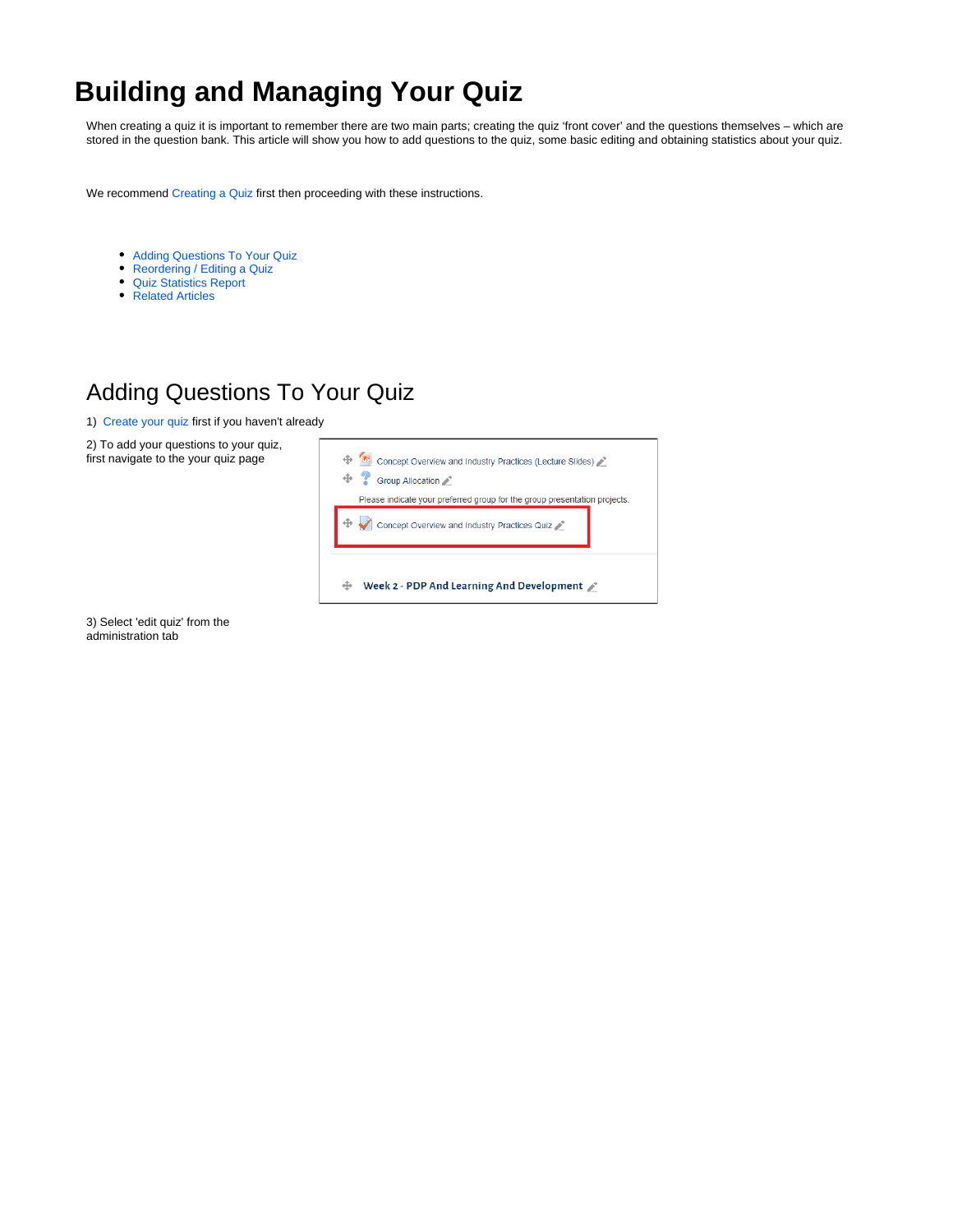

᠓

 $Add \rightarrow$ 

4) Select the 'add' drop down button and select 'from question bank'. To select randomly refer to [Creating a](https://wiki.lte.strath.ac.uk/display/MS/Creating+a+Randomised+Quiz)  [Randomised Quiz](https://wiki.lte.strath.ac.uk/display/MS/Creating+a+Randomised+Quiz)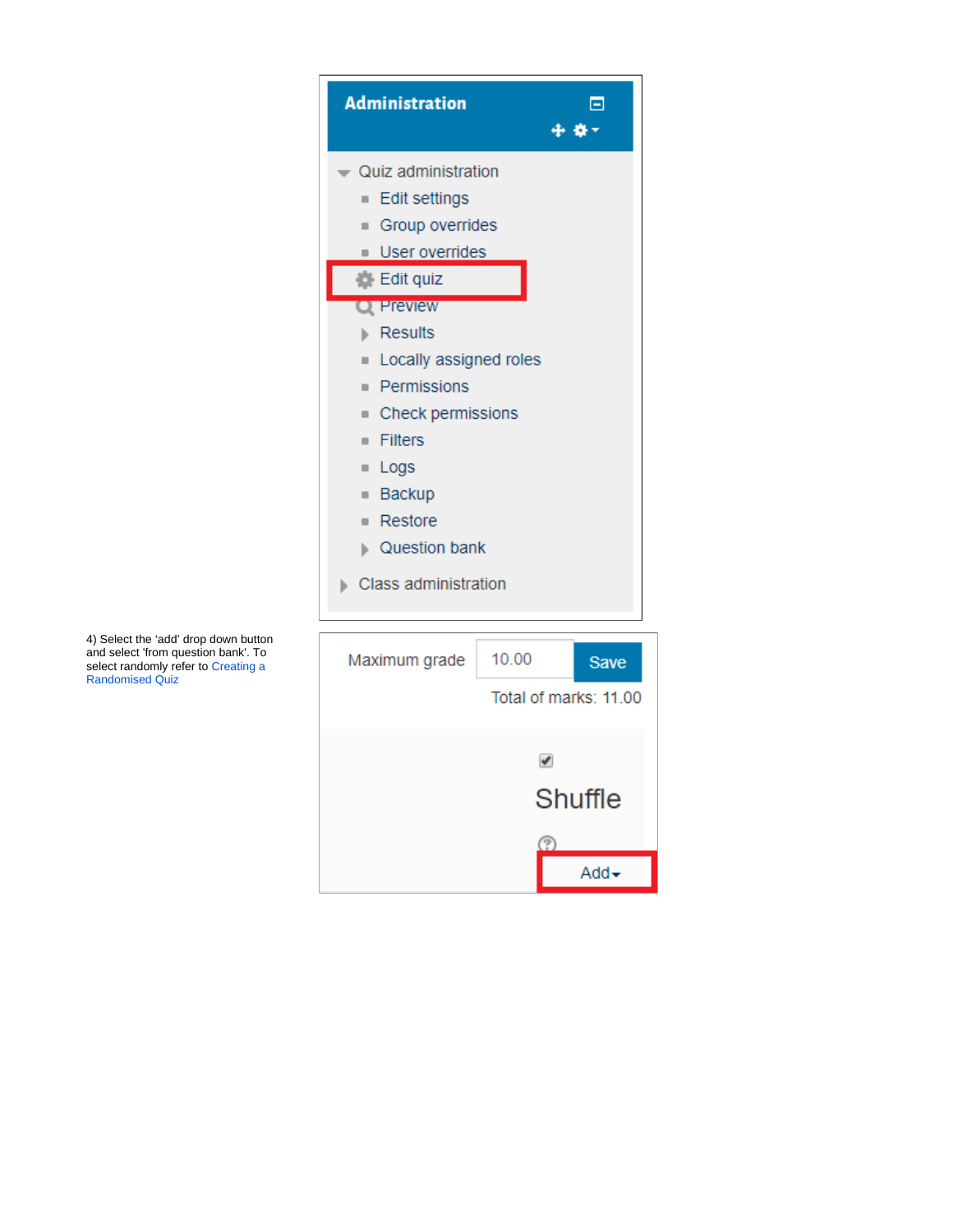



| 6) Add multiple questions by: You can   |
|-----------------------------------------|
| then select multiple questions by       |
| selecting the check boxes then the 'add |
| selected questions to the quiz'         |

| Add from the question bank to page 1                                     |
|--------------------------------------------------------------------------|
| Select a category:                                                       |
| Default for Personal Development Plan                                    |
| The default category for questions shared in context 'Personal Developme |
| No tag filters applied                                                   |
| Filter by tags                                                           |
| Search options $\blacktriangleright$                                     |
| ⊟⊤ ≏<br>Ques                                                             |
| ᆃ □ 33<br>Simple Calc 1 ${A}^*(B)$                                       |
| 라ビ⊞<br>Matching Example 1 Match the capitals                             |
| ⊣ ⊻ :∃<br>5 How many stages are their in the implementation stage?       |
| ⊣⊵ ⊻<br>6 Who was the originator of the concept of performance manage    |
| ⊟ :=<br>9 What year was the second stage of the movement begun?          |
| ∃ :∃<br>Multi Choice PDP Question 4 What decades were the most im        |
| 1 Is performance management the ability to ensure peoples per            |
| 10 Is the method similar to business analysis?                           |

| Add from the question bank to page 1                                                               | ×        |
|----------------------------------------------------------------------------------------------------|----------|
| Select a category:                                                                                 |          |
| Default for Personal Development Plan                                                              |          |
| The default category for questions shared in context 'Personal Development Planning'.              |          |
| No tag filters applied                                                                             |          |
| Filter by tags<br>v                                                                                |          |
|                                                                                                    |          |
| Search options +                                                                                   |          |
| Question<br>Simple Calc 1 {A} * {B}                                                                | a        |
| Matching Example 1 Match the capitals                                                              | $\alpha$ |
| 5 How many stages are their in the implementation stage?                                           | $\alpha$ |
| 6 Who was the originator of the concept of performance management?                                 | $\alpha$ |
| 9 What year was the second stage of the movement begun?                                            | Q        |
| Multi Choice PDP Question 4 What decades were the most important in the development of this topic? | $\alpha$ |
| 1 Is performance management the ability to ensure peoples performance is as good as possible?      | Q        |
| 10 Is the method similar to business analysis?                                                     | $\alpha$ |
| 2 Is planning a key stage of the process?                                                          | Q        |
| 3 Are key performance indicators (KPIs) important to managing organisational performance?          | $\alpha$ |
| 4 Is there 4 stages to performance management?                                                     | Q        |
| 7 Is agile planning a key industry practice?                                                       | $\alpha$ |
| Did the concept of personal development planning come about in the 1960s?<br>8                     | Q        |
| Add selected questions to the quiz                                                                 |          |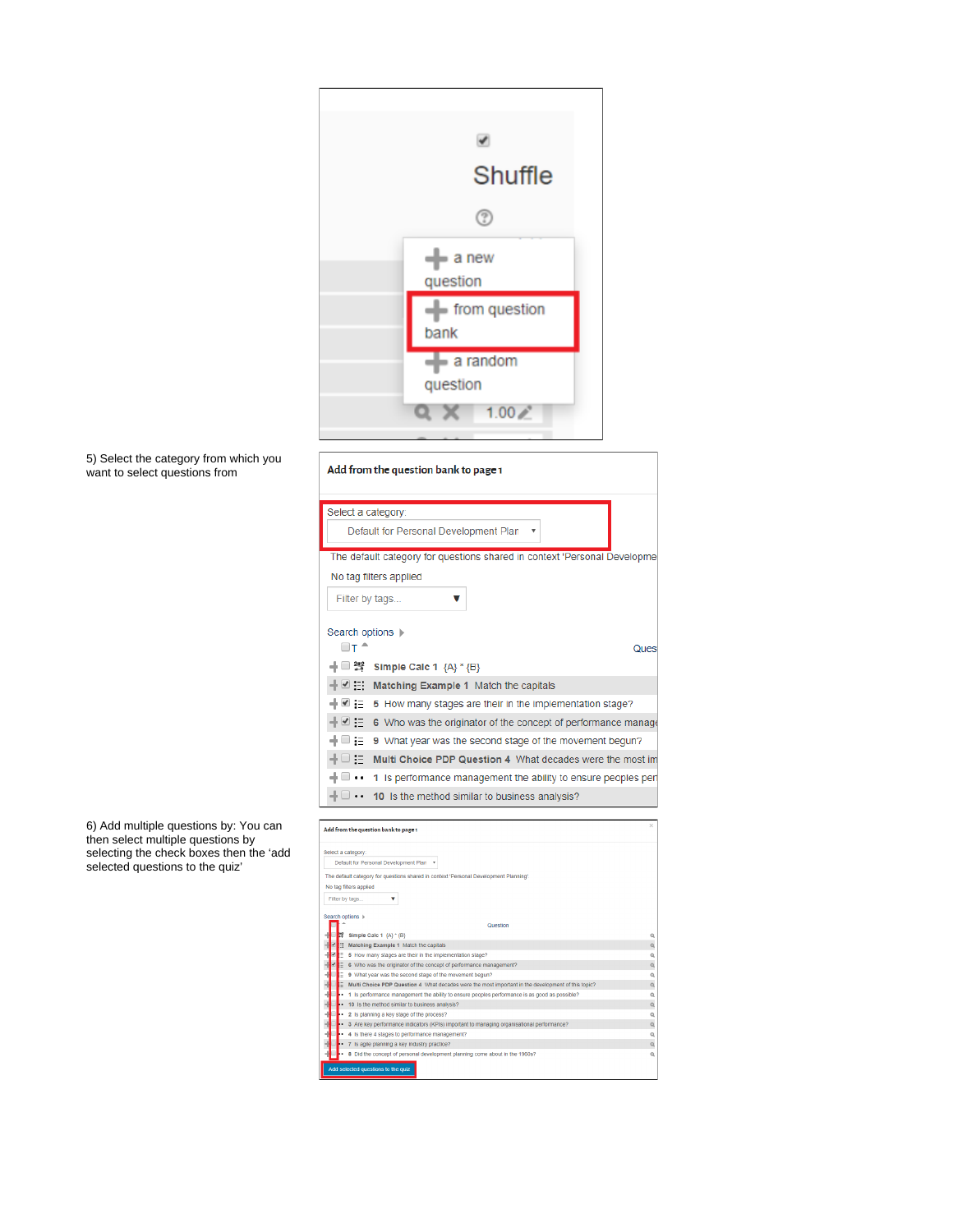| Select a category:      |                                                                                                    |                    |
|-------------------------|----------------------------------------------------------------------------------------------------|--------------------|
|                         | Default for Personal Development Plan                                                              |                    |
|                         | The default category for questions shared in context 'Personal Development Planning'.              |                    |
|                         | No tag filters applied                                                                             |                    |
| Filter by tags          | v                                                                                                  |                    |
|                         |                                                                                                    |                    |
| Search options  ><br>⊟⊤ |                                                                                                    |                    |
|                         | Question                                                                                           | $^{\circ}$         |
| Ħ.                      | Simple Calc 1 {A} * {B}<br>Matching Example 1 Match the capitals                                   |                    |
| 4<br>$\mathbf{H}$       | 5 How many stages are their in the implementation stage?                                           | $\circ$<br>$\circ$ |
| 這                       | 6 Who was the originator of the concept of performance management?                                 | $\circ$            |
| 4<br>$:=$               | 9 What year was the second stage of the movement begun?                                            | $\circ$            |
| ÷<br>扫                  | Multi Choice PDP Question 4 What decades were the most important in the development of this topic? | $\circ$            |
| ÷<br>                   | 1 Is performance management the ability to ensure peoples performance is as good as possible?      | $\circ$            |
|                         | 10 Is the method similar to business analysis?                                                     | $\circ$            |
| ÷<br>                   | 2 Is planning a key stage of the process?                                                          | $\circ$            |
| ÷                       | 3 Are key performance indicators (KPIs) important to managing organisational performance?          | $\circ$            |
| ÷                       | . 4 Is there 4 stages to performance management?                                                   | $\circ$            |
| 4                       | 7 Is agile planning a key industry practice?                                                       | $\circ$            |
|                         | 8 Did the concept of personal development planning come about in the 1960s?                        | $\circ$            |

### <span id="page-3-0"></span>Reordering / Editing a Quiz

1) You can also edit the quiz once it is populated with questions by going to 'edit quiz' when on the quiz page

2) The page break button adds page breaks

Or add one at a time by clicking the '+' sign on the left of the quiz question

| Page 1 |                |                                                                           |
|--------|----------------|---------------------------------------------------------------------------|
|        |                |                                                                           |
|        |                | 1 Is performance management the ability to ensure peo-                    |
|        | $\overline{2}$ | • • $\bullet$ 2 Is planning a key stage of the process?                   |
|        | 3              | • 3 Are key performance indicators (KPIs) important to m                  |
|        |                | • 4 Is there 4 stages to performance management?                          |
|        | 5              | $\equiv$ $\bullet$ 5 How many stages are their in the implementation stag |
|        |                | Who was the originator of the concept of performance                      |

3) There is a drag and drop button to reorder questions as well

|               | Page 1 |                |                                                              |
|---------------|--------|----------------|--------------------------------------------------------------|
|               |        |                | • • 1 Is performance management the ability to ensure        |
|               |        | $\overline{2}$ | • • <b>2</b> Is planning a key stage of the process?         |
| 佳             |        | 3              | • 3 Are key performance indicators (KPIs) important to       |
| $\frac{+}{+}$ |        |                | • • <b>4</b> Is there 4 stages to performance management?    |
| 佳             |        | 5              | $\equiv$ 5 How many stages are their in the implementation : |
|               |        |                | 6 Who was the originator of the concept of performa          |

For information on [importing questions click here](https://docs.moodle.org/37/en/Import_questions) and for [exporting click here](https://docs.moodle.org/37/en/Export_questions)

#### <span id="page-3-1"></span>Quiz Statistics Report

Once your quiz has been completed by students you can also access a more indepth statistics report.

1) This can be done by first navigating to the quiz page then in the Quiz Administration box selecting 'Results' and then 'Statistics.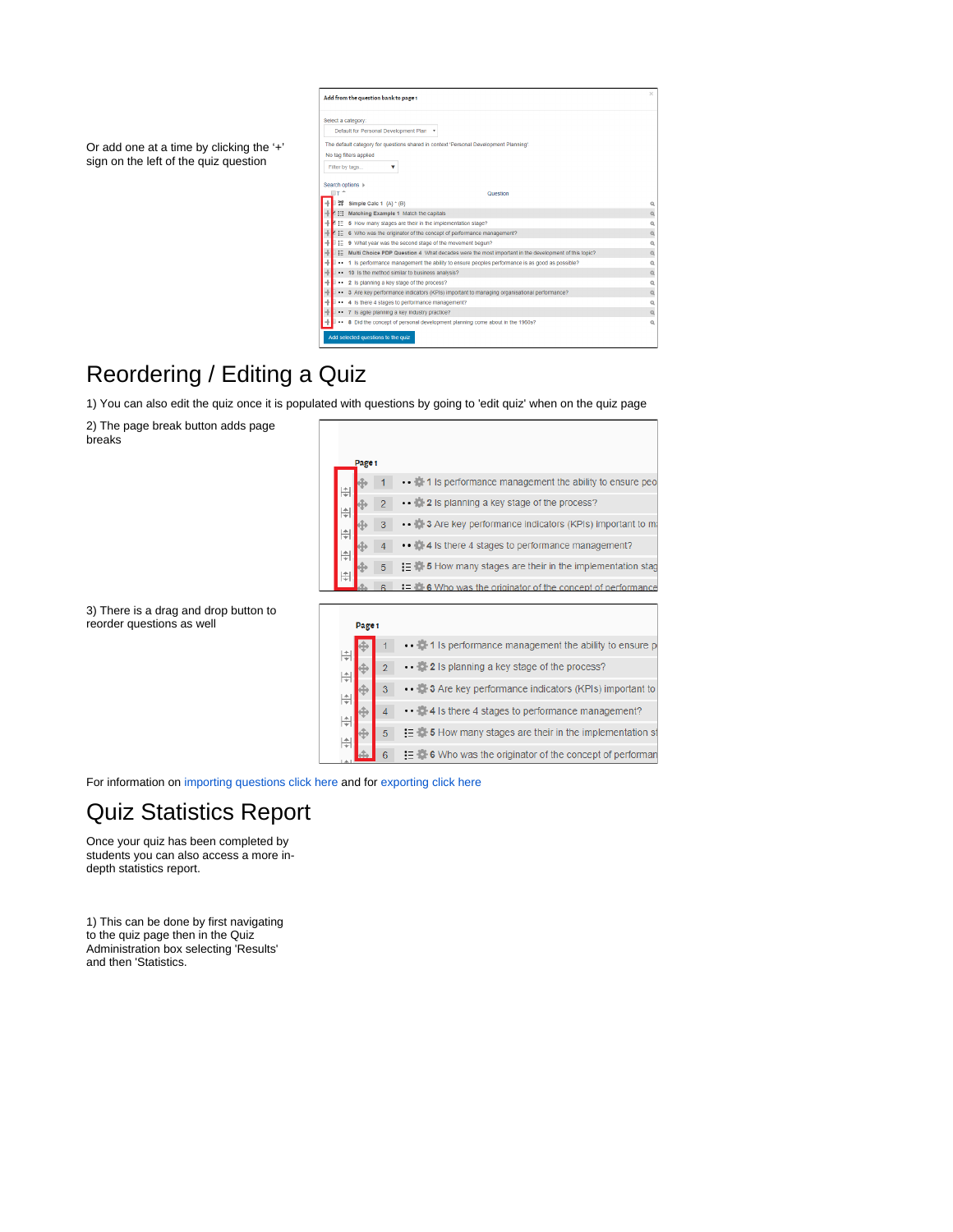|                                                                     | <b>Administration</b>                                                                        | Θ                                  |
|---------------------------------------------------------------------|----------------------------------------------------------------------------------------------|------------------------------------|
|                                                                     | Quiz administration                                                                          |                                    |
|                                                                     | ■ Edit settings                                                                              |                                    |
|                                                                     | Group overrides                                                                              |                                    |
|                                                                     | User overrides                                                                               |                                    |
|                                                                     | Edit quiz                                                                                    |                                    |
|                                                                     | Preview                                                                                      |                                    |
|                                                                     | <b>Results</b>                                                                               |                                    |
|                                                                     | <sup>n</sup> Grades                                                                          |                                    |
|                                                                     |                                                                                              |                                    |
|                                                                     | <b>Responses</b>                                                                             |                                    |
|                                                                     | □ Statistics                                                                                 |                                    |
|                                                                     | <sup>o</sup> Manual grading                                                                  |                                    |
|                                                                     | <b>D</b> CBM Grades                                                                          |                                    |
|                                                                     | Locally assigned roles                                                                       |                                    |
|                                                                     | Permissions<br>$\blacksquare$                                                                |                                    |
| calculated from on the drop down menu<br>and then click show report | ▼ Statistics calculation settings<br>Calculate statistics from                               | highest graded attempt             |
|                                                                     |                                                                                              | Show report                        |
| 3) A report similar to this should be                               |                                                                                              | <b>Quiz information</b>            |
| produced                                                            | Download full report as a comma separated values text file                                   |                                    |
|                                                                     | <b>Quiz name</b><br><b>Course name</b>                                                       | <b>Water Tester Quiz</b><br>Water! |
|                                                                     | Number of complete graded first attempts                                                     | 23                                 |
|                                                                     | Total number of complete graded attempts                                                     | 31                                 |
|                                                                     | Average grade of first attempts                                                              | 50.43%                             |
|                                                                     | Average grade of all attempts                                                                | 55.48%                             |
|                                                                     | Median grade (for first attempts)<br><b>Standard deviation (for first attempts)</b>          | 40.00%<br>15.81%                   |
|                                                                     | Score distribution skewness (for first attempts)                                             | 0.5274                             |
|                                                                     | Score distribution kurtosis (for first attempts)                                             | $-0.2490$                          |
|                                                                     | Coefficient of internal consistency (for first attempts)<br>Error ratio (for first attempts) | 12.66%<br>93.46%                   |

Screenshot: Moodle ©

[More information here on Quiz Statistics](https://docs.moodle.org/37/en/Quiz_statistics_report#Overall_quiz_statistics)

## <span id="page-4-0"></span>Related Articles

- [Disability Adjustments, Including Extra Time](https://wiki.lte.strath.ac.uk/display/MS/Disability+Adjustments%2C+Including+Extra+Time) (Myplace Support)
	- [feedback](https://wiki.lte.strath.ac.uk/label/feedback)
	- <sup>o</sup> [assessment](https://wiki.lte.strath.ac.uk/label/assessment)
	- [quiz](https://wiki.lte.strath.ac.uk/label/quiz)
	- [extra](https://wiki.lte.strath.ac.uk/label/extra)
	- $\circ$  [time](https://wiki.lte.strath.ac.uk/label/time)
	- <sup>o</sup> [disability](https://wiki.lte.strath.ac.uk/label/disability)
	- [adjustment](https://wiki.lte.strath.ac.uk/label/adjustment)
	- [exam](https://wiki.lte.strath.ac.uk/label/exam)
	- $\circ$  [staff](https://wiki.lte.strath.ac.uk/label/staff)
	- <sup>o</sup> [update](https://wiki.lte.strath.ac.uk/label/update)
	- $\circ$  [overrides](https://wiki.lte.strath.ac.uk/label/overrides)
- [Quiz Allowing Students extra time or more attempts](https://wiki.lte.strath.ac.uk/display/MS/Quiz+-+Allowing+Students+extra+time+or+more+attempts) (Myplace Support)
	- $^{\circ}$  [quiz](https://wiki.lte.strath.ac.uk/label/quiz)
	- $\circ$  [staff](https://wiki.lte.strath.ac.uk/label/staff)
	- [extratime](https://wiki.lte.strath.ac.uk/label/extratime)
	- [attempts](https://wiki.lte.strath.ac.uk/label/attempts)